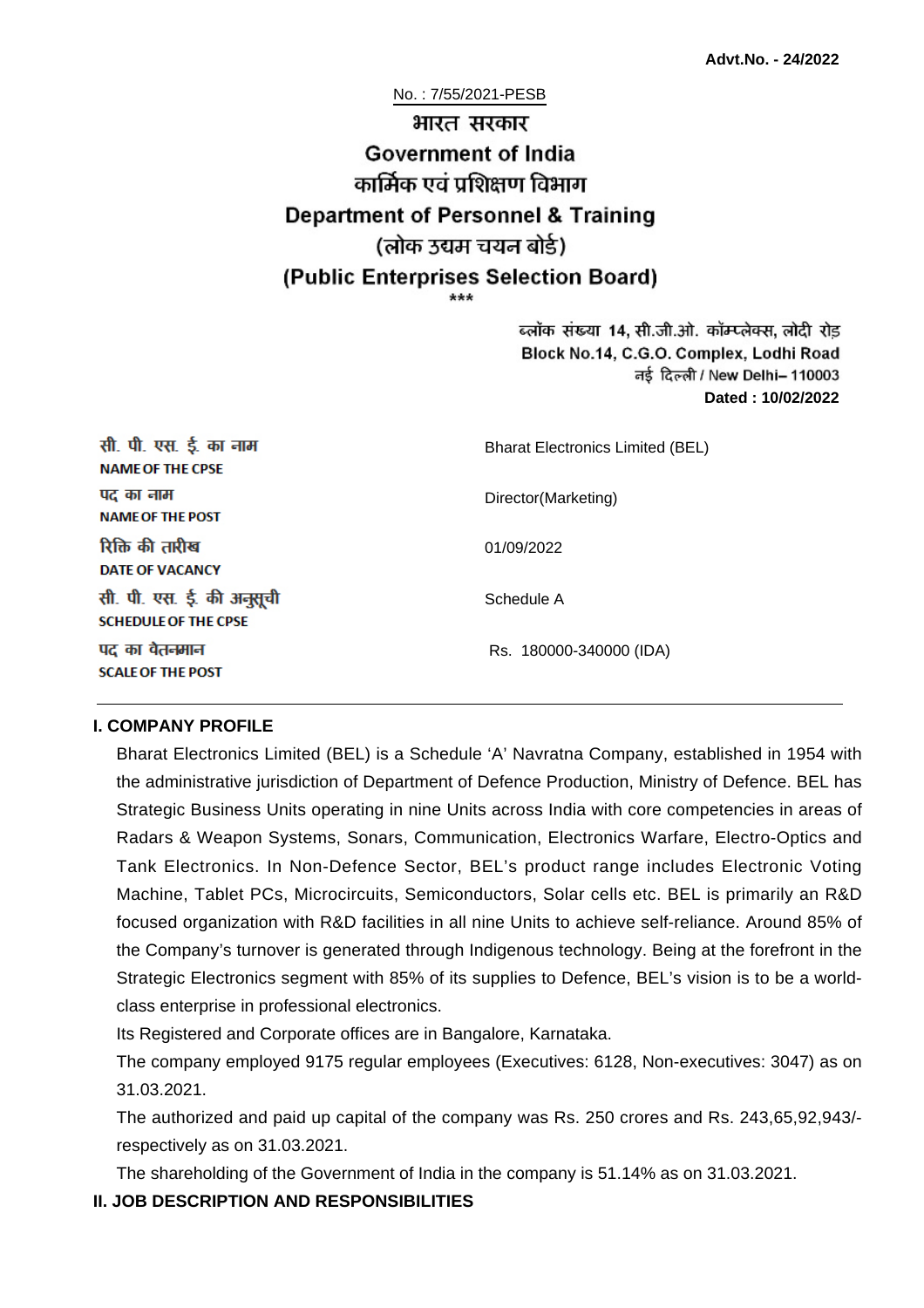Director(Marketing) is responsible for evolving a marketing strategy for the company's products both in domestic and international markets. He has to initiate programmes for new customer development, identify diversification programmes for the Company and to ensure a healthy order book position for the company's products. He has to ensure a system for market intelligence and research on a continuous basis.. He has to initiate major marketing proposals and policies for the Company. He has to ensure steady expansion of export of BEL products through in-house manufacture of company designed products and manufacture of products of any design solely for exports, where such opportunities are available, promoting indigenisation under Atma Nirbhar Scheme of the Government.

## **III. ELIGIBILITY**

**1. AGE :** On the date of occurrence of vacancy (DOV)

| Age of superannuation 60 years |                                                                                             |                |                                                                                             |  |
|--------------------------------|---------------------------------------------------------------------------------------------|----------------|---------------------------------------------------------------------------------------------|--|
| <b>Internal</b>                |                                                                                             | <b>Others</b>  |                                                                                             |  |
| <b>Minimum</b>                 | <b>Maximum</b>                                                                              | <b>Minimum</b> | <b>Maximum</b>                                                                              |  |
| 45                             | 2 years residual service as on<br>the date of vacancy w.r.t. the<br>date of superannuation. | 45             | 3 years residual service as on<br>the date of vacancy w.r.t. the<br>date of superannuation. |  |

## **2. EMPLOYMENT STATUS:**

The applicant must, on the date of application, as well as on the date of interview, be employed in a regular capacity – and **not** in a contractual/ad-hoc capacity – in one of the followings:-

(a) Central Public Sector Enterprise (CPSE) (including a full-time functional Director in the Board of a CPSE);

(b) Central Government including the Armed Forces of the Union and All India Services;

(c) State Public Sector Enterprise (SPSE) where the annual turnover is \***Rs 5,000 crore or more**;

(d) Private Sector in company where the annual turnover is **\*Rs 5,000 crore or more**. **Preference would be given to candidates from listed Companies.**

(\* The average audited annual turnover of three financial years preceding the calendar year in which the post is advertised shall be considered for applying the approved limits)

# **3. QUALIFICATION:**

The applicant should be a graduate with good academic record from a recognized University/ Institute.

Applicants with MBA/ PGDM qualifications will have added advantage.

## **4. EXPERIENCE:**

The applicant should have at least 5 years of cumulative experience/exposure during the last 10 years in Marketing/Market Research/Product Development/Sales/ Forecasting and Planning in manufacturing industry preferably in Electronics Sector.

# **5. PAY SCALE:**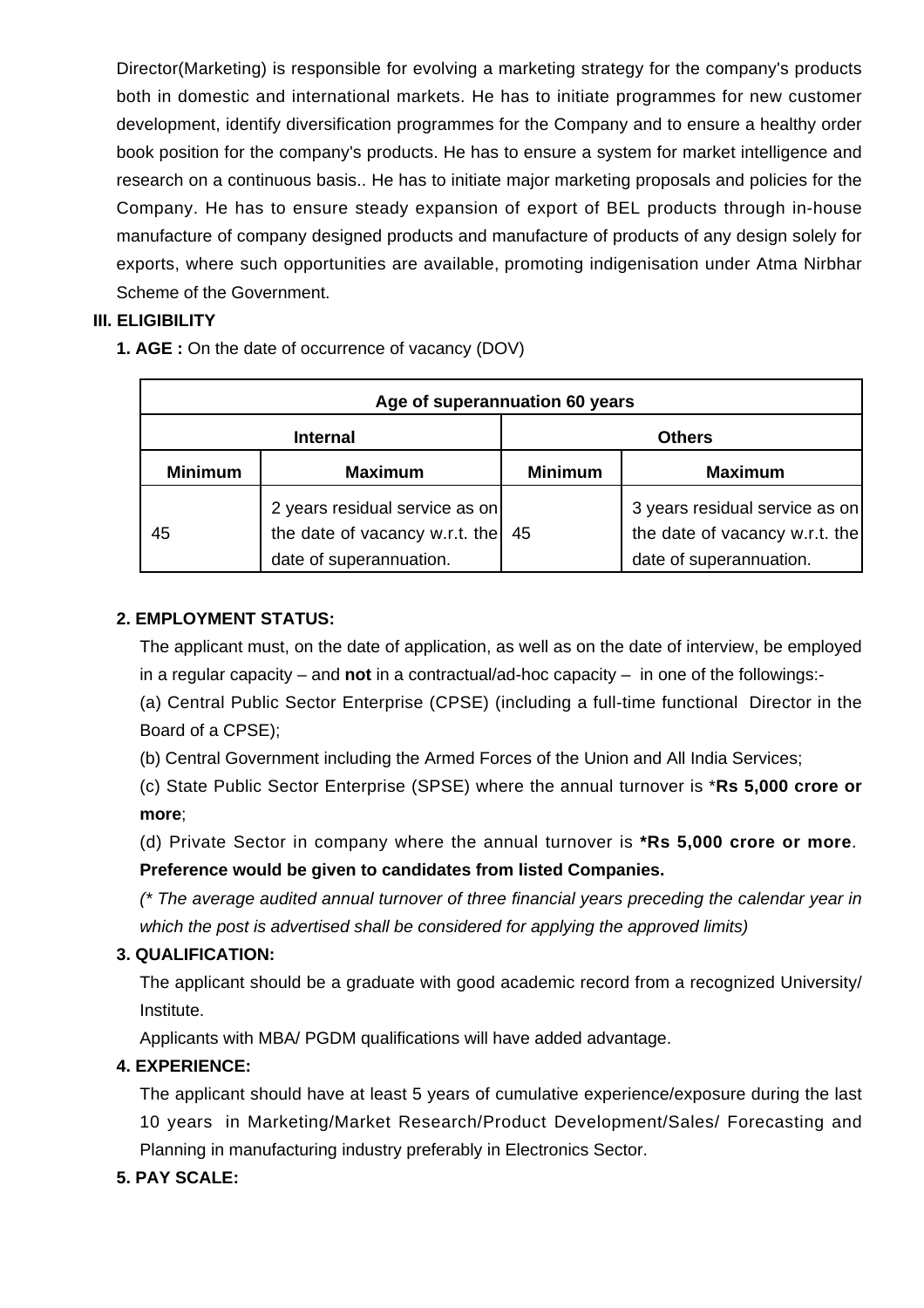### **(a)Central Public Sector Enterprises-**

## **Eligible Scale of Pay**

- (i) Rs. 7250-8250 (IDA) Pre 01/01/1992
- (ii) Rs. 9500-11500 (IDA) Post 01/01/1992
- (iii) Rs. 20500-26500 (IDA) Post 01/01/1997
- (iv) Rs. 51300-73000 (IDA) Post 01/01/2007
- (v) Rs. 120000-280000 (IDA) Post 01.01.2017
- (vi) Rs. 18400-22400 (CDA) Pre-revised post 01.01.1996
- (vii) Rs. 37400-67000 + GP 10000 (CDA) post 01.01.2006
- (viii) Rs. 144200-218200 (Level 14) CDA post 01.01.2016

The minimum length of service required in the eligible scale will be one year for internal candidates, and two years for others as on the date of vacancy.

**(b)**

**(i) Applicants from Central Government / All India Services** should be holding a post of the level of Joint Secretary in Government of India or carrying equivalent scale of pay on the date of application.

**(ii) Applicants from the Armed forces of the Union** should be holding a post of the level of Major General in the Army or equivalent rank in Navy/Air Force on the date of application.

**(c)**

 **Applicants from State Public Sector Enterprises/ Private Sector** should be working at Board level position or at least a post of the level immediately below the Board level on the date of application.

# **6. CONDITION OF IMMEDIATE ABSORPTION FOR CENTRAL GOVERNMENT OFFICERS**

Central Government Officers, including those of the Armed Forces of the Union and the All India Services, will be eligible for consideration only on immediate absorption basis.

## **IV. DURATION OF APPOINTMENT**

The appointment shall be for a period of five years from the date of joining or upto the date of superannuation or until further orders, whichever is earlier.

# **V. SUBMISSION OF APPLICATIONS**

# **Applicants should submit their applications on-line only as per the format** .

**1**. The applicants should submit their applications through proper channel as follows:

(a) Government Officers, including those of the Armed Forces of the Union and All India Services: through Cadre Controlling authority;

(b) CMDs/MDs/Functional Directors in CPSE: through the concerned Administrative Ministry;

(c) Below Board level in CPSE: through the concerned CPSE;

(d) CMDs/MDs/Functional Directors in State PSE: through the concerned Administrative Secretary

and Cadre Controlling Authority, if any, of the State Government;

(e) Below Board level in SPSE: through the concerned SPSE;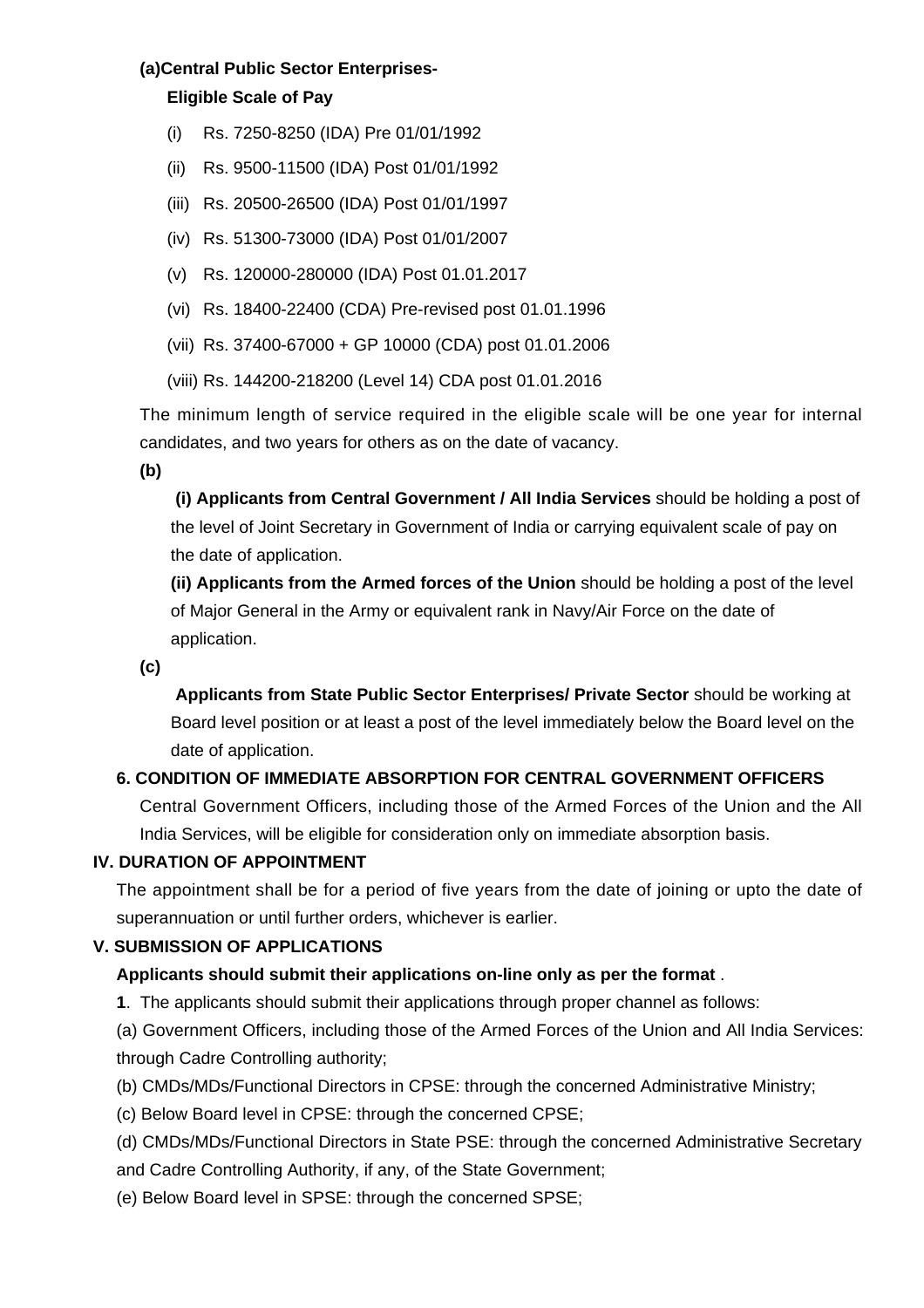(f) Private Sector: directly to the PESB.

**2.** Applicants from Private Sector must submit the following documents along with the application form:

(a) Annual Reports of the Company in which currently working for the 3 financial years preceding the calendar year in which the post is advertised (**please provide URL or attach/enclose copies);**

(b) Whether the company is listed or not; if yes, the documentary proof (**please provide URL or attach/enclose copies);**

(c) Evidence of working at Board level or at least a post of the level immediately below the Board level;

(d) Self-attested copies of documents in support of age and qualifications;

(e) Relevant Jobs handled in the past with details.

## **VI. UNDERTAKING BY THE APPLICANT**

An applicant has to give an undertaking as a part of the application that he/she will join the post, if selected. If an applicant does not give such undertaking, the application would be rejected.

## **1. For candidates from Central Government/Armed Forces of the Union/ All India Services**

(a) The appointment is on immediate absorption basis.

(b) If a candidate conveys his/her unwillingness to join after the interview is held, he/she would be debarred for a period of two years from the date of interview, for being considered for a Board level post in any CPSE.

(c) Further, if a candidate conveys his/her unwillingness to join after the issue of offer of appointment, he/she would be debarred for a period of two years from the date of offer of appointment for being considered for a Board level post in any CPSE.

## **2. For candidates from CPSE**

a. If a candidate conveys his/her unwillingness to join after the interview is held, he/she would be debarred for a period of two years from the date of interview, for being considered for a Board level post in any CPSE other than the one to which the candidate belongs.

b. Further, if a candidate conveys his/her unwillingness to join after the issue of offer of appointment, he/she would be debarred for a period of two years from the date of offer of appointment for being considered for a Board level post in any CPSE other than the one to which the candidate belongs.

## **3. For candidates from SPSE/ Private Sector**

a. If a candidate conveys his/her unwillingness to join after the interview is held, he/she would be debarred for a period of two years from the date of interview, for being considered for a Board level post in any CPSE.

b. Further, if a candidate conveys his/her unwillingness to join after the issue of offer of appointment, he/she would be debarred for a period of two years from the date of offer of appointment for being considered for a Board level post in any CPSE.

**4.** In the above cases, no request for relaxation or otherwise would be entertained.

# **VII. THE APPLICANTS CAN EITHER**

**(a)** fill up the **Application Form online only** against this Job Description on the website of PESB https://pesb.gov.in/ and thereafter **forward it online**, as specified in para V(1);